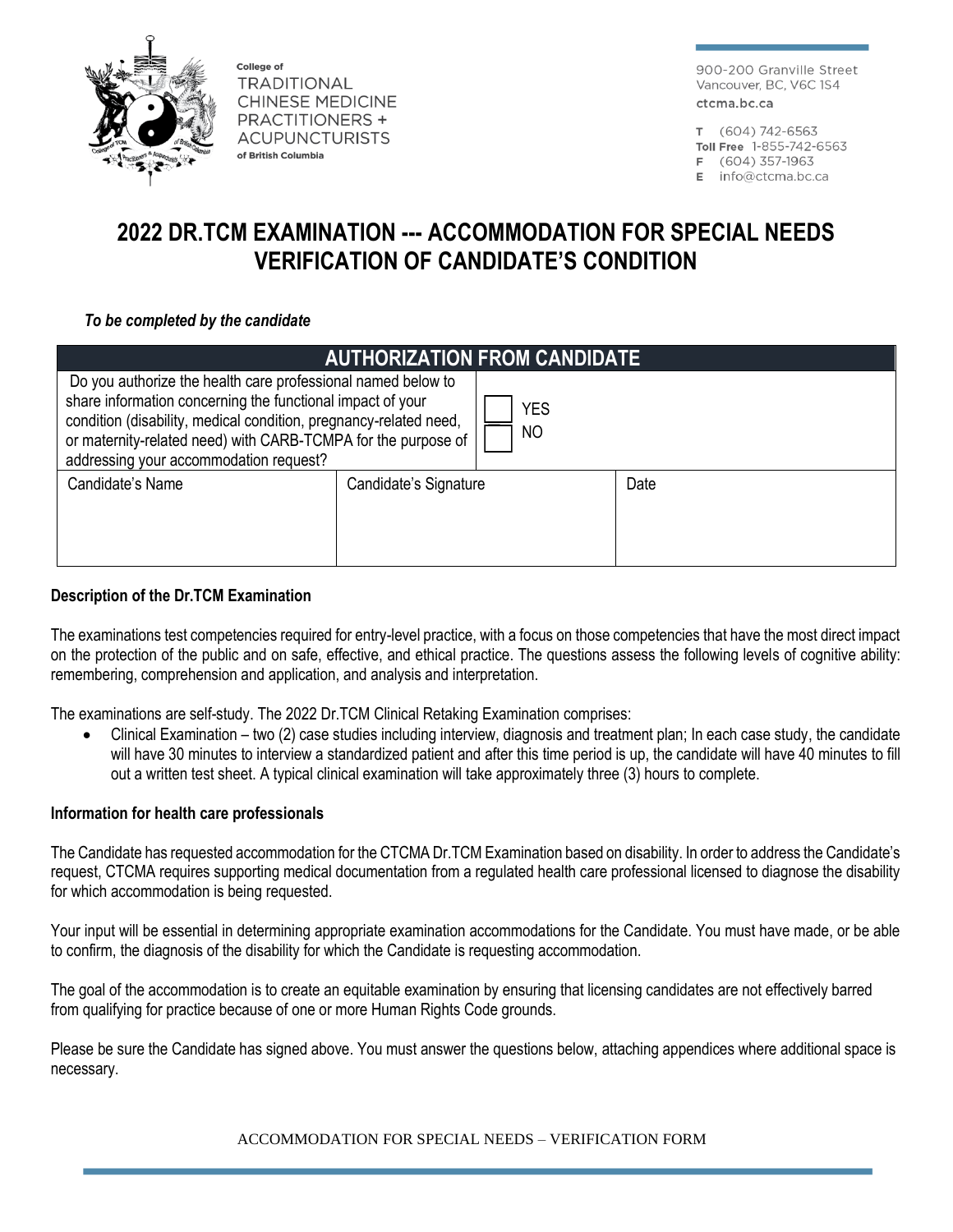## *To be completed by the regulated health care professional – please ensure that your responses are LEGIBLE.*

| <b>Name</b>                 |                                                                                                                                                                                                                                             |
|-----------------------------|---------------------------------------------------------------------------------------------------------------------------------------------------------------------------------------------------------------------------------------------|
| Profession                  |                                                                                                                                                                                                                                             |
| Name of regulatory body     |                                                                                                                                                                                                                                             |
| Licence/registration number |                                                                                                                                                                                                                                             |
| Office/organization         |                                                                                                                                                                                                                                             |
| <b>Mailing address</b>      |                                                                                                                                                                                                                                             |
| Daytime phone               |                                                                                                                                                                                                                                             |
| $\sim$                      | $\frac{1}{2}$ . The contract of the contract of the contract of the contract of the contract of the contract of the contract of the contract of the contract of the contract of the contract of the contract of the contract of t<br>.<br>. |

*In this section below, please describe your professional qualifications including information about (a) your area(s) of practice, (b) any specialties, and (c) any experience you have assessing and/or recommending accommodations for testtakers.*

| <b>Candidate Name</b>                                                                                                                                                                                                                                        |                                                                                              |  |
|--------------------------------------------------------------------------------------------------------------------------------------------------------------------------------------------------------------------------------------------------------------|----------------------------------------------------------------------------------------------|--|
| How long has the candidate been in your care?                                                                                                                                                                                                                |                                                                                              |  |
| Do you confirm that the candidate has a condition* that affects<br>their ability to write the examinations(s) under standard testing<br>conditions as outlined above? (*disability, medical condition,<br>pregnancy-related need, or maternity-related need) | <b>YES</b><br><b>NO</b>                                                                      |  |
| When was the candidate diagnosed with this condition?                                                                                                                                                                                                        |                                                                                              |  |
| Did you diagnose this condition?                                                                                                                                                                                                                             | <b>YES</b><br><b>NO</b>                                                                      |  |
| If you did not diagnose this condition, did you confirm this<br>condition? (leave blank if answer above is "yes")                                                                                                                                            | <b>YES</b><br><b>NO</b>                                                                      |  |
| How did you diagnose or confirm this diagnosis?<br>(Select all that apply)                                                                                                                                                                                   | one or more specific medical tests<br>medical observation<br>self-report<br>other method(s): |  |

#### ACCOMMODATION FOR SPECIAL NEEDS – VERIFICATION FORM